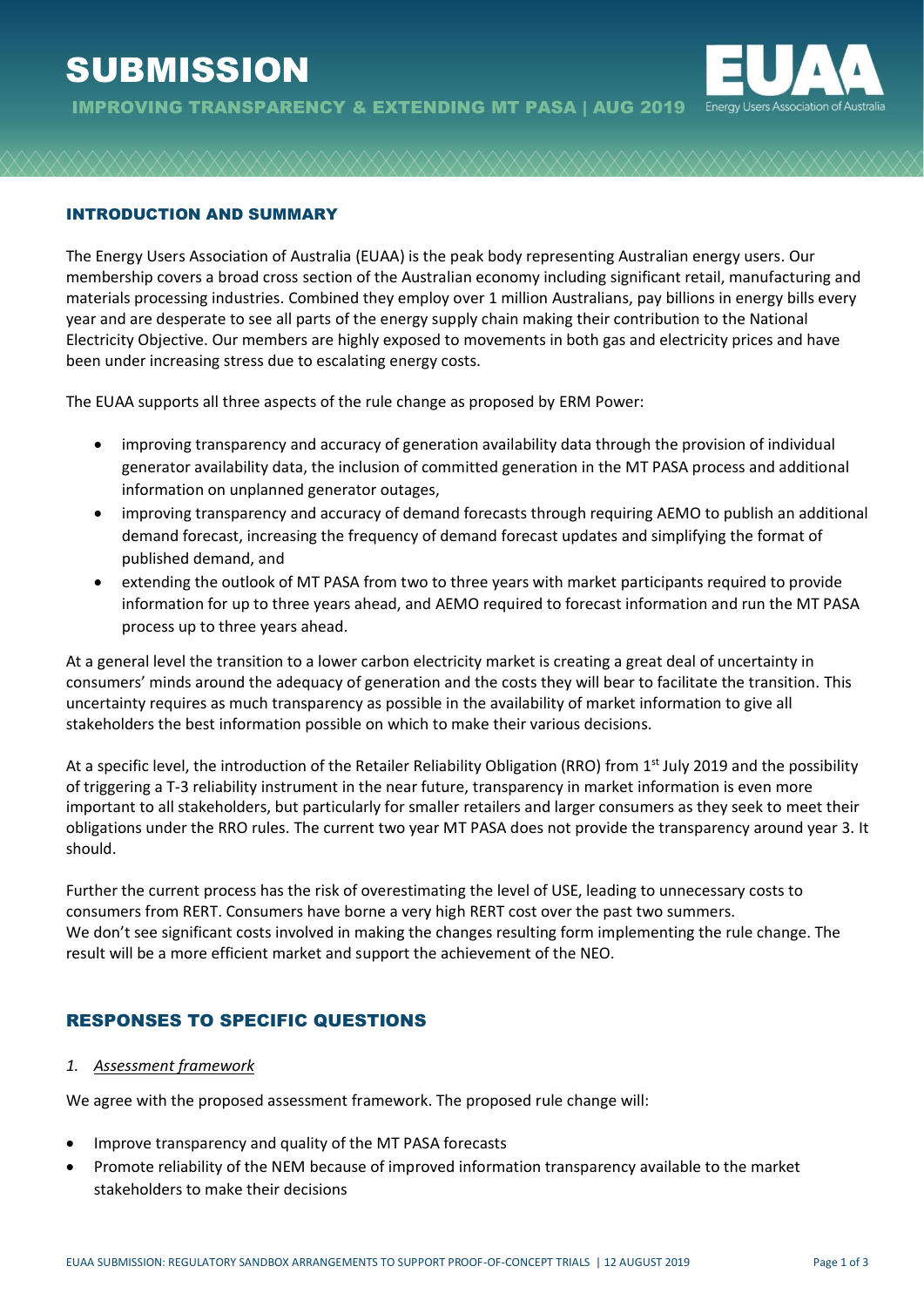

- The cost imposts on those providing the additional information and on AEMO in its expanded forecasting role are expected to be relatively small given implementing the rule can be achieved by modifications to the existing methodologieS
- Promote regulatory certainty as more transparent, timely and longer forecasts will increase the value of MT PASA to stakeholders

## *2. Publication of aggregate generator availability data*

We find it difficult to understand why, if generators currently provide data to AEMO at a DIUD level, this should not be published. The cost is very small and it will reduce the information asymmetry between the larger gentailers (who know their generator outage schedules) and the smaller generators.

We are not convinced by the confidentiality concerns around publishing this data. It seems the only reason larger generators might want to keep it confidential is to retain a commercial advantage over consumers and smaller generators. This is contrary to the assessment framework.

## *3. Accuracy and transparency of demand forecasts used in the MT PASA process*

We support the requirement on AEMO to publish the P90 forecast in MT PASA. It would be simply part of improving the transparency around how AEMO does its forecasting to improve market confidence in the policy implications flowing from the forecasting. Again, given this forecast is already part of the AEMO methodology the costs of publication would be minor.

#### *4. Frequency of demand response update*

The rapid changes underway in the NEM, and its need to respond to these changes, mean that more frequent demand forecasting is essential to inform the market and improve its operating efficiency. More timely demand forecasts will aid in more accurate forecasting of USE and RERT requirements. We support the frequency (monthly) and metrics (three month weather conditions) proposed by ERM.

#### *5. Transparency and ease of use of demand data*

The EUAA finds the current reporting of demand data very confusing. We commented on this in our recent submission to the Commission on the definition of unserved energy.<sup>1</sup> We support ERM's proposal that AEMO publish MT PASA demand forecasts in the same format as real time actual demand. Any measure to break down barriers in consumer understanding of what is happening in the market should be welcomed.

# *6. Transparency of forced outage rates*

Again lack of transparency on this matter is an issue preventing consumers properly understanding what is going on in the market. We support ERM's proposed solution around provision of information on adjusted minimum and maximum aggregate scheduled generation availability.

#### *7. Inclusion of intending generation in MT PASA output*

We support the inclusion of committed generation and ERMs proposed solution.

<sup>1</sup> See<https://www.aemc.gov.au/market-reviews-advice/definition-unserved-energy>